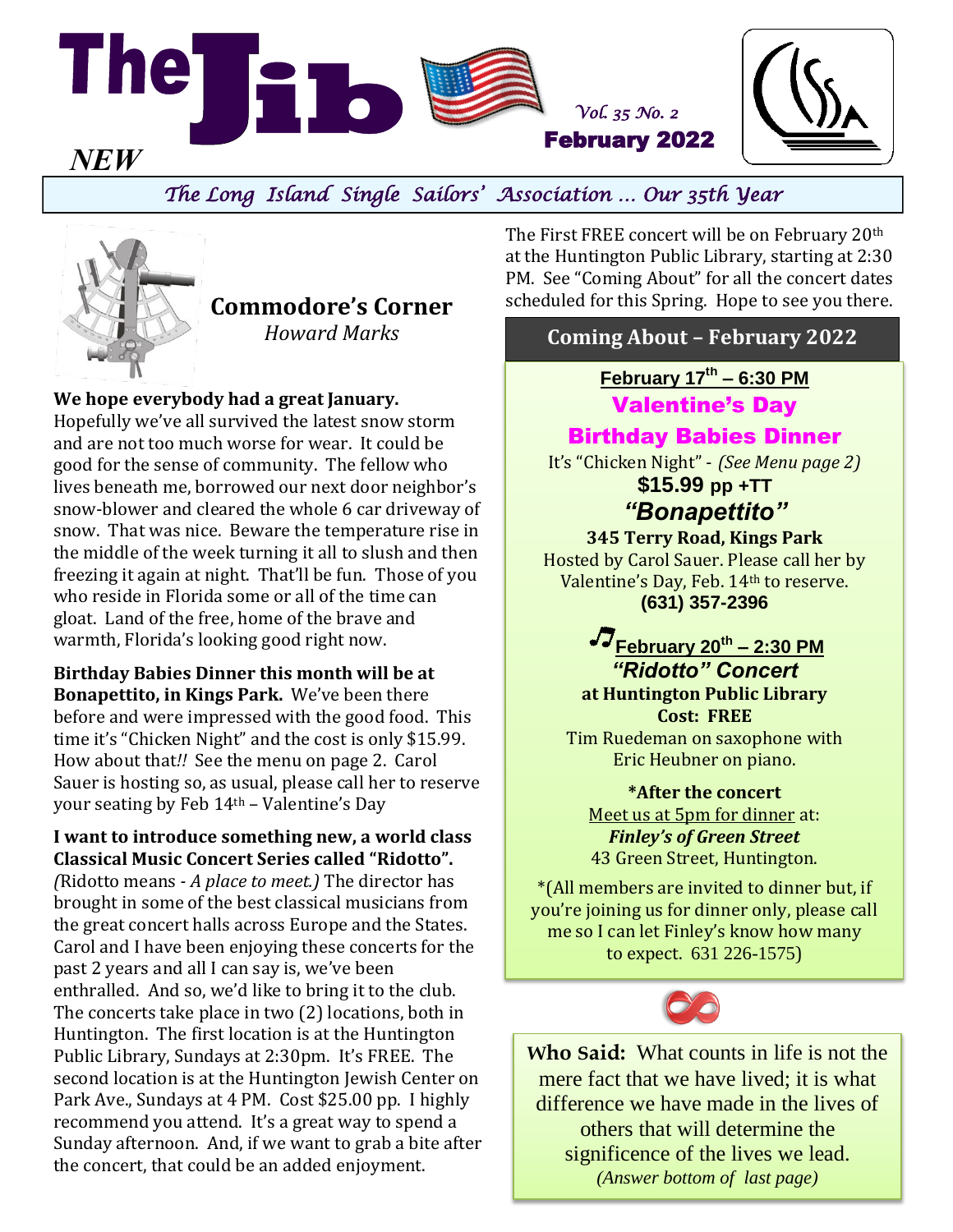# **Coming About News - March / April / May**

# $\sqrt{J}$ "Ridotto" Concerts

March  $6^{th} - 4:00$  PM Huntington Jewish Center, Park Ave. Cost: \$25.00 pp, at the door. Piano Recital, Zhu Wang- List, Schumann

> March 20<sup>th</sup> - 2:30 PM **Huntington Public Library Cost: FREE Cello Recital with piano**

March  $27^{th}$  – 4:00 PM Huntington Jewish Center, Park Ave. Cost: \$25.00 pp. at the door. **Piano Recital, Sofya Gulyak** 

# Only \$15.99 Per Person

Served with soup or salad, coffee and mini Cannoli

### **CHICKEN SCARPIELLO**

Sweet Italian sausage, fresh mushrooms, bell peppers and roasted potatoes in a light brown sauce

#### **CHICKEN FRANCESE**

Lightly egg battered chicken sautéed in a lemon, butter and white wine sauce

### **CHIKEN MILANESE**

Fried chicken breast served with lemon wedges on the side

**CHICKEN MARSALA** Sautéed with fresh mushrooms in a brown Marsala wine sauce

#### **CHICKEN CAPRICIOSA**

Lightly breaded and fried chicken topped with diced fresh mozzarella cheese, roma tomatoes and chopped red onions. Served warm with a balsamic reduction and a drizzle of pesto sauce

#### **CHICKEN PIZZAIOLA**

Grilled chicken breast sautéed with onions, peppers and mushrooms topped with a plum tomato sauce and mozzarella cheese

#### CHICKEN MEDITERRANEAN

Sautéed with diced fresh eggplant, zucchini and tomatoes served in a light white wine sauce with a touch of marinara, topped with fresh melted mozzarella cheese

J<sup>"</sup>Ridotto" Concerts

April 10th - 4:00 PM Huntington Jewish Center, Park Ave. Cost: \$25.00 pp, at the door. **New Docta Ensemble, Argentine World Music** 

> April 24th - 2:30 PM **Huntington Public Library Cost: FREE Violin with piano, Ravel**

May  $1^{st} - 4:00$  PM **Huntington Jewish Center, Park Ave.** Cost: \$25.00 pp. at the door. **The Euclid String Quartet** 

#### **CHICKEN SORRENTINO**

Topped with sliced prosciutto, breaded eggplant and fresh mozzarella cheese in a light red sauce

#### **CHICKEN PAESANO**

Topped with sliced tomato and fresh mozzarella cheese in a light red sauce

#### **CHICKEN PICCATA**

Sautéed with artichoke hearts and capers in white and lemon

#### **GRILLED BALSAMIC CHICKEN**

Grilled boneless chicken breast served with balsamic vinegar, virgin olive oil and spices over grilled vegetables

#### **GRILLED CHICKEN PRIMAVERA**

Grilled boneless chicken breast served with grilled vegetables

#### **CHIKEN CACCIATORE**

Chicken topped with a tomato sauce made with mushrooms, onions, and peppers

#### CHICKEN ALLA VODKA

Topped with a pink vodka sauce

#### **CHICKEN CUTLET PARMIGIANA**

Seasoned breaded breast of chicken topped with tomato sauce and mozzarella cheese